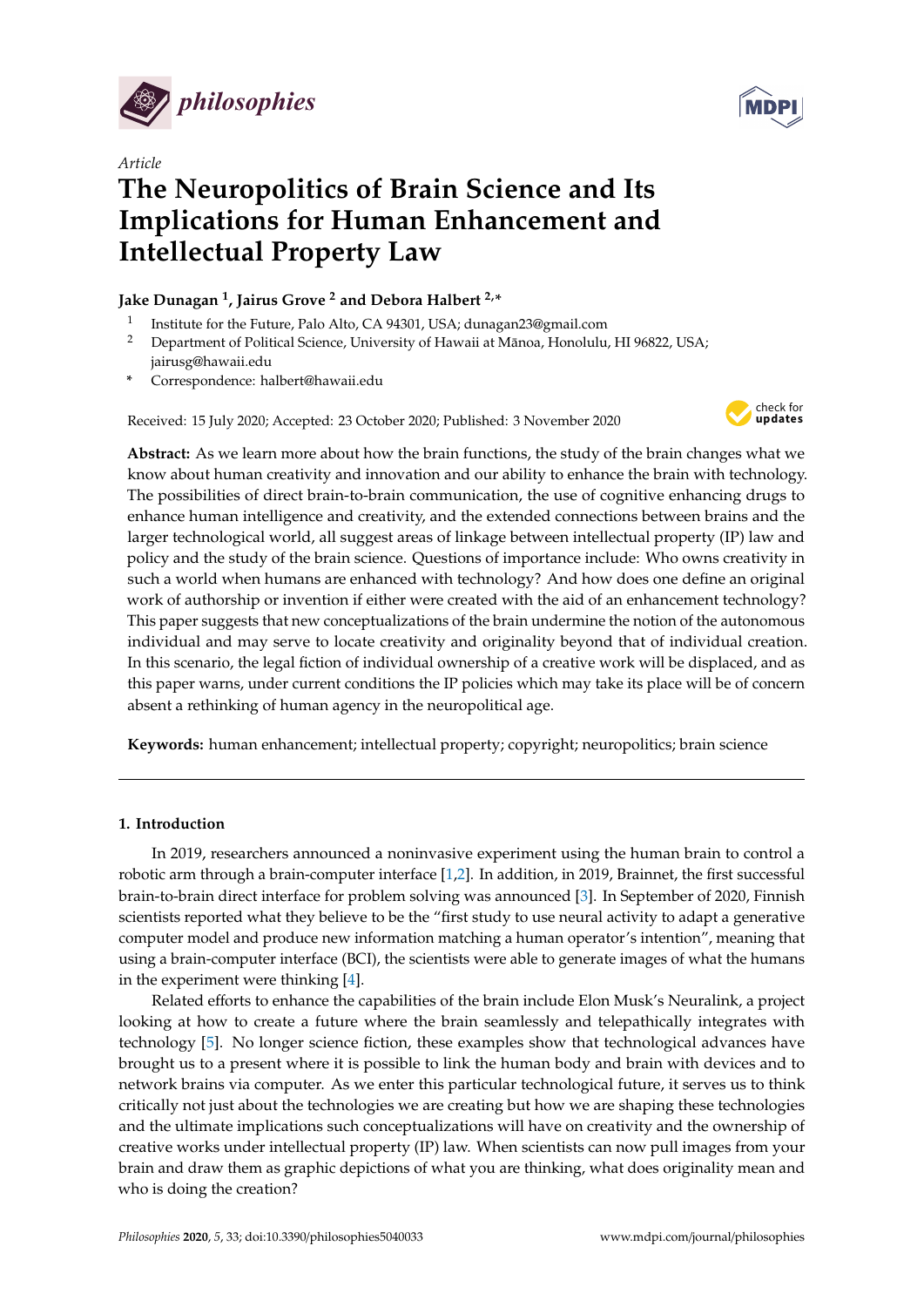Technologies that enhance the human brain have the potential to vastly expand our creative capacity. However, as we will argue, such technological enhancements can also be a threat to individual autonomy by further decentering acts of innovation and creativity as belonging to an individual. Certainly, claims of ownership that ignore the social nature of innovation in favor of individual assertions of originality are problematic. However, even more concerning is the possibility that when the very boundaries of the human body are disrupted by technologies that reimagine how we communicate with each other, what has been considered the creative or innovative work of an individual can be more easily appropriated by those who own these enhancement technologies.

This article seeks to make a futures-inspired intervention into understanding the political economy of the enhanced brain and the possible futures for IP control that emerge through such enhancement. We discuss human creativity in the context of neuropolitics, where the underlying assumptions of what it means to be an autonomous individual are challenged and rethought because of what we are learning about the brain and human consciousness [\[6\]](#page-12-5). We argue it is important to take seriously how brain science influences the assumptions used to construct public policy. One central question we raise is who will own the output of creative work in the neuropolitical future; that is, in a future in which human enhancements contribute to work typically deserving copyright or patent protection?

When thinking of possible futures, what if, for example, a pharmaceutical company already primed to aggressively assert ownership over its patents, and one that already requires employees to sign over any intellectual property they create, develops a cognitive enhancing drug designed to amplify human creativity. It only takes a small shift in interpreting copyright law and a creative contract to claim ownership in the resulting innovation for the company. After all, companies already assert ownership over a wide range of intellectual property created by their employees.

Further, what if a company requires the use of cognitive enhancing chemicals in order to secure a more productive and innovative workforce—a work made for hire doctrine on steroids? How will we demarcate the distinction between humans integrated into machines and the work of machines as independent creators? The next generation of software that writes creatively or enhances the creative work of a human author may include a click-through license with language requiring rights to the final product or coauthorship at the least. When humans are the mere raw material for the output of brain-computer interfaces, now integrated into all technological devices, will their creative contributions even be acknowledged? Unless our understanding of human autonomy within the context of modern capitalism and legal schemes changes, the future is most likely one of dystopian corporate control, one where human enhancement benefits those who have engineered them as they increasingly claim the work done by others.

As a work of future envisioning, we seek to follow the threads of the present into possible futures where what seems mostly harmless (or unlikely) today could take on new and more sinister meaning. In doing so, we first look at the current state of intellectual property within the context of authorship and ownership. Second, we will look at how theories of extended mind allow for claims of ownership by those owning the technologies of extension rather than the individual who has used these technologies for creation. Third, we articulate the theory of a neurochemical brain—the brain as enhanced by modern chemistry—to posit yet another possible future where an individual's ownership of their creative work is undermined by alternative claims to who has made the creative contribution.

### **2. Grounding Intellectual Property in the Individual: Authorship and Ownership in the Age of Cognitive Capitalism**

Copyright and patent law in the U.S. are designed to balance the interests of the individual author with the larger public good. Both copyright and patent law are based upon assumptions about the origin of creativity and innovation in the mind of an individual who produces or invents something. The protection of IP exists to incentivize this individual to share their creation with the larger public by extending limited monopoly rights to them. The romantic basis of authorship in the individual author or inventor is foundational to copyright and patent justifications worldwide  $[7-10]$  $[7-10]$ . While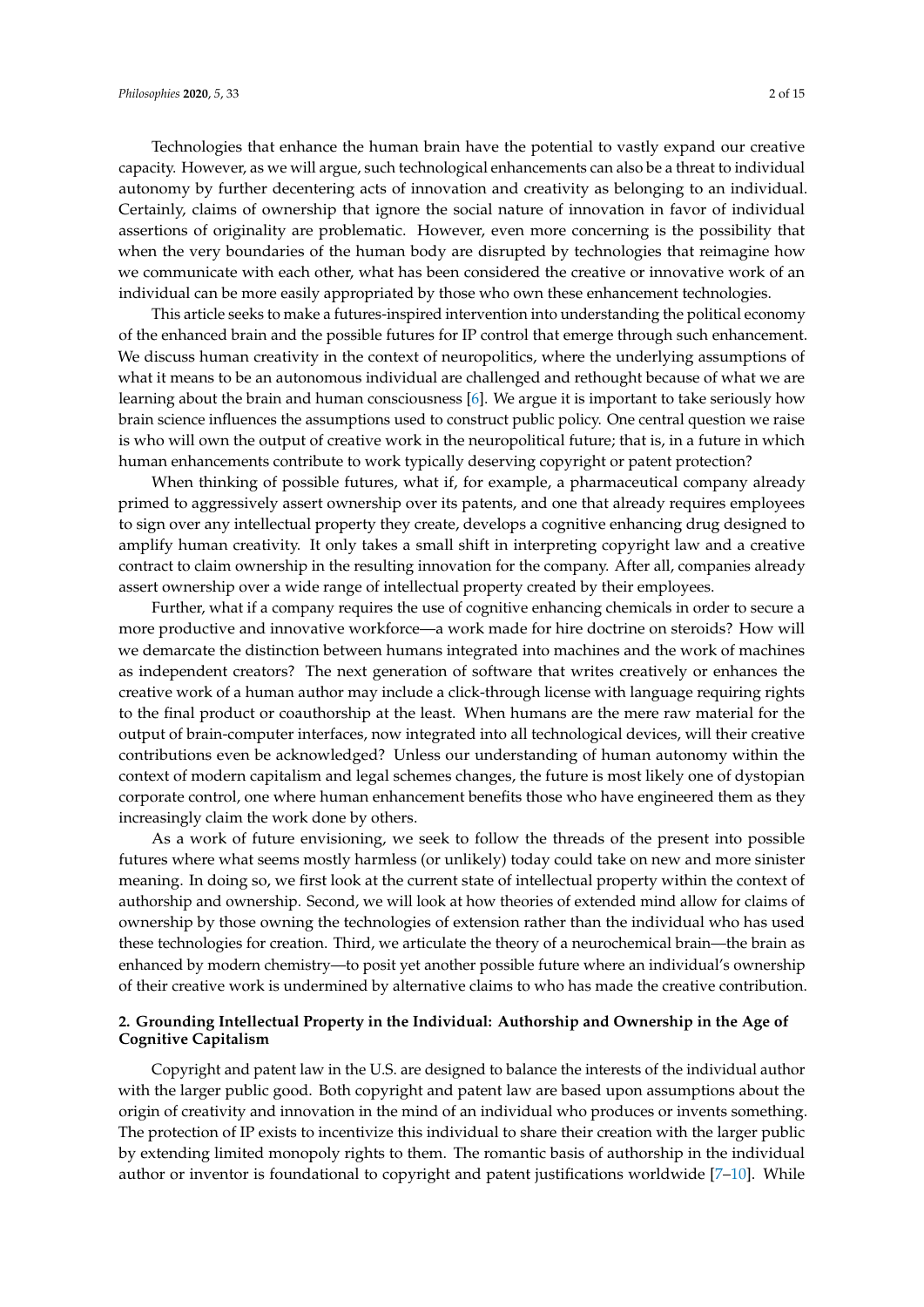Europe tends to recognize the moral rights of authors in a more detailed matter than the United States, the utilitarian nature of American copyright law makes it far easier to disassociate creative work from an individual creator. Even so, expression as unique to the individual and the idea that the individual expresses their creativity in isolation from others is critical to how both patent and copyright law justify the protections these legal regimes grant. Infringement is the appropriation of someone else's expression in copyright or someone else's invention in patent or an appropriation of some portion of their creative work. The law assumes the autonomous individual author and then plays referee between too much appropriation of what someone else created.

This underlying privileging of the individual author for the purposes of assigning rights under the law demonstrates the importance of the autonomous individual for how we tell a story about what intellectual property protects. However, from their inception, such rights were alienable and assignable [\[8\]](#page-12-8). Furthermore, while patent protection in the U.S. ends after only twenty-four years, copyright lasts for the life of the author plus 70 years, meaning numerous works of individual authorship are no longer owned by their creator but their relatives or savvy business partners. Such assignability means that we now live in a world of concentrated intellectual property wealth [\[11\]](#page-12-9). Thus, despite locating creativity in the individual, there are already mechanisms in place to assure that any creativity emerging from the mind of an individual can be appropriated and owned within the larger economic structure that is cognitive capitalism [\[12\]](#page-12-10).

While scholars have critiqued the political economy of IP that allows for the concentration in ownership, such critiques have not fundamentally altered the basic rules of these IP regimes [\[13–](#page-12-11)[15\]](#page-12-12). Thus, while in theory individual minds create, those creations are ultimately owned by others, either through the assignment of rights or through the law itself.

Copyright, for example, includes the work made for hire doctrine that assigns ownership of copyright to a company for the work of its employees and allows for corporations to "stand in as the sole author" of such works [\[16\]](#page-12-13). While patents must list the human inventors, patent rights can and are assigned to companies who fund the inventive work [\[16\]](#page-12-13). Both patents and copyrights can thus decenter the individual author by assigning ownership of copyright not to the creator but to a company for whom such a person works.

To look at how individual authorship is decentered from a different angle, copyright in the U.S. defines the author in statute, thereby providing legal authority to add or remove what kind of authors can assert copyright protection at all. For example, legal decisions are not works of authorship under the law [\[17\]](#page-12-14). Additionally, the 9th Circuit recently held in the infamous monkey selfie case that animals do not have statutory standing under the U.S. Copyright Act and so cannot sue as authors [\[18\]](#page-12-15). The Copyright Office agrees that animals cannot be authors. When updating their compendium on copyright practices, the U.S. Copyright Office specifically precluded copyright from extending to animals or to works created by machines, indicating that to be registered for copyright protection "original works of authorship must be created by a human being" [\[19\]](#page-12-16). These are interesting decisions but do not directly address the issue of copyright or patent ownership for works or inventions produced with the aid of a cognitive enhancement.

Given the statutory nature of authorship, the interpretation of what constitutes original authorship and who contributes can shift over time. The claim we make in this article is that as we learn more about how brains function and as additional enhancements for human creativity make it clear that it is not the autonomous individual working alone that creates but rather the networked and chemically altered human that creates, the boundaries of ownership (which have always been a legal fiction) will become even less solid. Into that space will come additional claims of ownership by those facilitating creation because as our new understandings of the brain demonstrate and new technologies make possible, the human brain is no longer isolated within the body. The brain has been extended, chemically altered, and reproduced in ways that will further undermine the already tenuous ownership rights individuals assert over "their" creativity.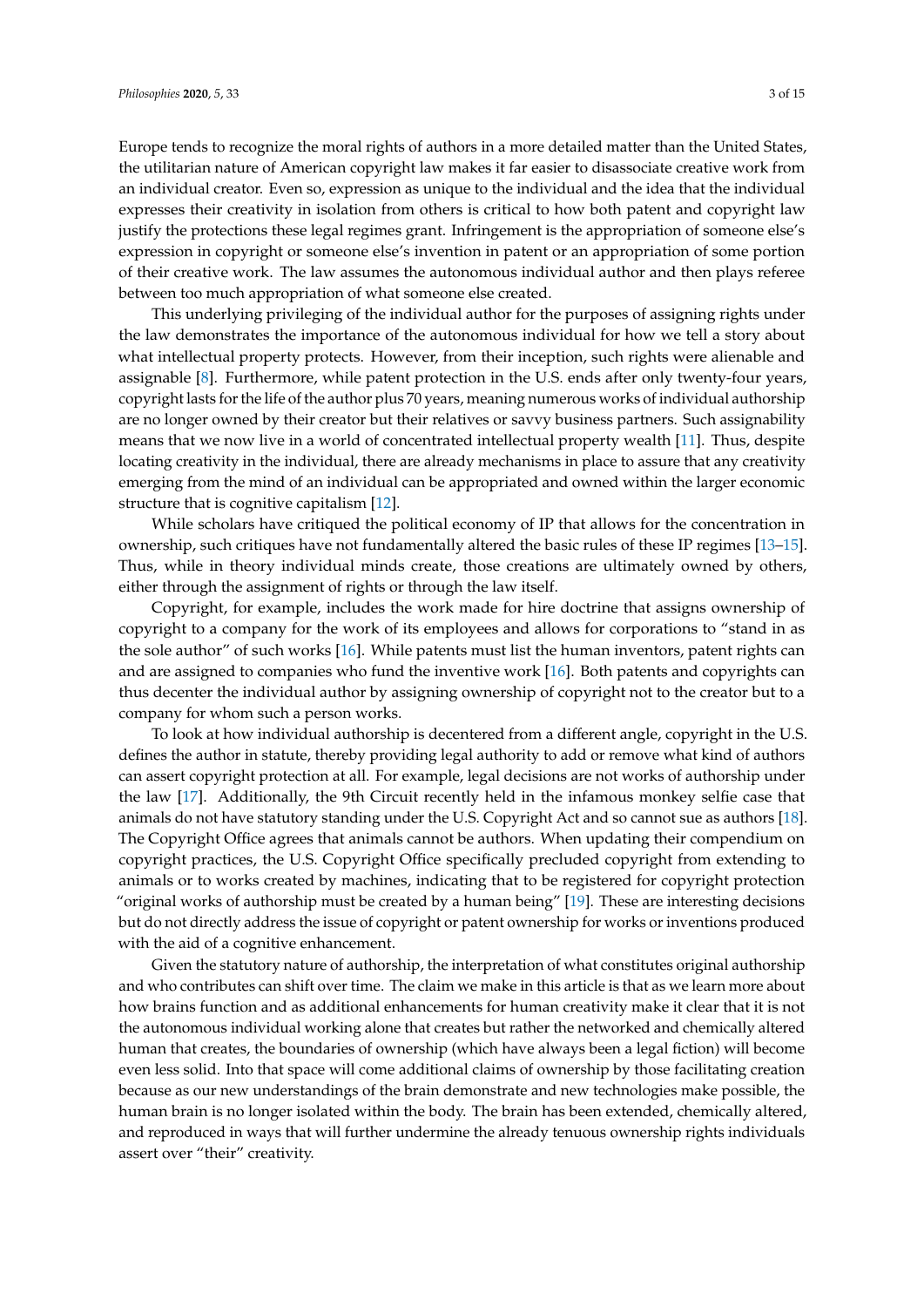The prevailing political approach to IP is to increase punishment for infringing IP rights and to further concentrate ownership over the world of ideas [\[11\]](#page-12-9). How the law is shaped in the future to further enhance such ownership may draw upon how we understand originality and creativity. New scientific innovation displaces that creativity from the individual author and places it onto networked minds or technological enhancements. Thus, this article suggests that we ought to be cautious about where the paths of research take us as we enter a neuropolitical future lest we become the monkey in future copyright calculations—not the originators of creativity because, as the argument will go, such creativity is located in the alterations we have made to our brains not in the individual human brain at all.

#### **3. The Extended Mind**

In the late 1990s philosophers Clark and Chalmers put forward the idea of the extended mind, arguing that cognition went beyond the brain to include devices used by individuals to retain knowledge and help them engage in daily life [\[20\]](#page-12-17). While the initial thesis used the notebook of a man (Otto) with Alzheimer's disease as an example, the logic of the extended mind is easily translatable into contemporary usage of technologies not envisioned in the 90s, including the ubiquitous adoption of "smart" phones, tablets, computers, Google searches, and much more.

The theory of the extended mind acknowledges that the brain/body/world barrier is artificially constructed and much more permeable than advocates for autonomous individuality might wish to make it [\[20\]](#page-12-17). This model takes as its starting point an integrated connection between the human and the larger world. Such a connection acknowledges that the human brain is already deeply integrated into technologies that undermine the brain/world barrier. While use of the Internet and data storage and retrieval systems come to mind quickly as evidence of the extended mind, other layers of brain/world interactions such as neurocontrolability via architecture can also explain how the extended mind may come into being and the possible controls over it.

Later work by Clark defended the extended mind theory in the context of cognitive tools outside the self, and used the concept of "ecological control", where we see ourselves "as biologically-based (but not biologically imprisoned) engines of ecological control" which "may help us to develop a species self-image more adequate to the open-ended processes of physical and cognitive self-creation that make us who and what we are" [\[21\]](#page-12-18). The extended mind hypothesis along with even more radical conceptions, such as Wendt and Kauffman's quantum mind hypothesis, insist on preserving the concept of mind as distinct from brain [\[22,](#page-12-19)[23\]](#page-12-20). Thus, the brain of the extended mind is materially situated and no longer confined within the body.

The extended mind thesis is difficult for many to accept because it displaces agency, but it is also quite compelling because we all engage in daily "outsourcing" of cognition to the devices in our possession and the institutions that structure our lives. As a result, Clark and Chalmers' thesis caused considerable debate amongst cognitive scientists, philosophers, and others. Some sought to defend a more unitary sense of individual cognition and worried about "cognitive bloat", where everything became labeled as part of our cognitive processes once the brain/body barrier was disrupted [\[24\]](#page-12-21). Because the extended mind thesis undermines the centrality of the individual mind in the cognitive process, much of the debate about this thesis can be characterized as either affirming how lines between the individual and others are blurred or, as an effort to shore up our belief in the supremacy of individual cognition as distinct from external factors.

Some scholars offer objections to the thesis arguing that an "external device" cannot store a "person's beliefs because the stored statements do not have intrinsic intentionality" [\[25\]](#page-13-0). Others take on the concept of social cognition and argue against the notion that the Internet (or other devices) can function as an external mode of cognition. While we may have become reliant upon Google to seek out and store information for us, Huebner argues that it is merely a "contextual factor that affects the operation of an already existing cognitive system" [\[26\]](#page-13-1).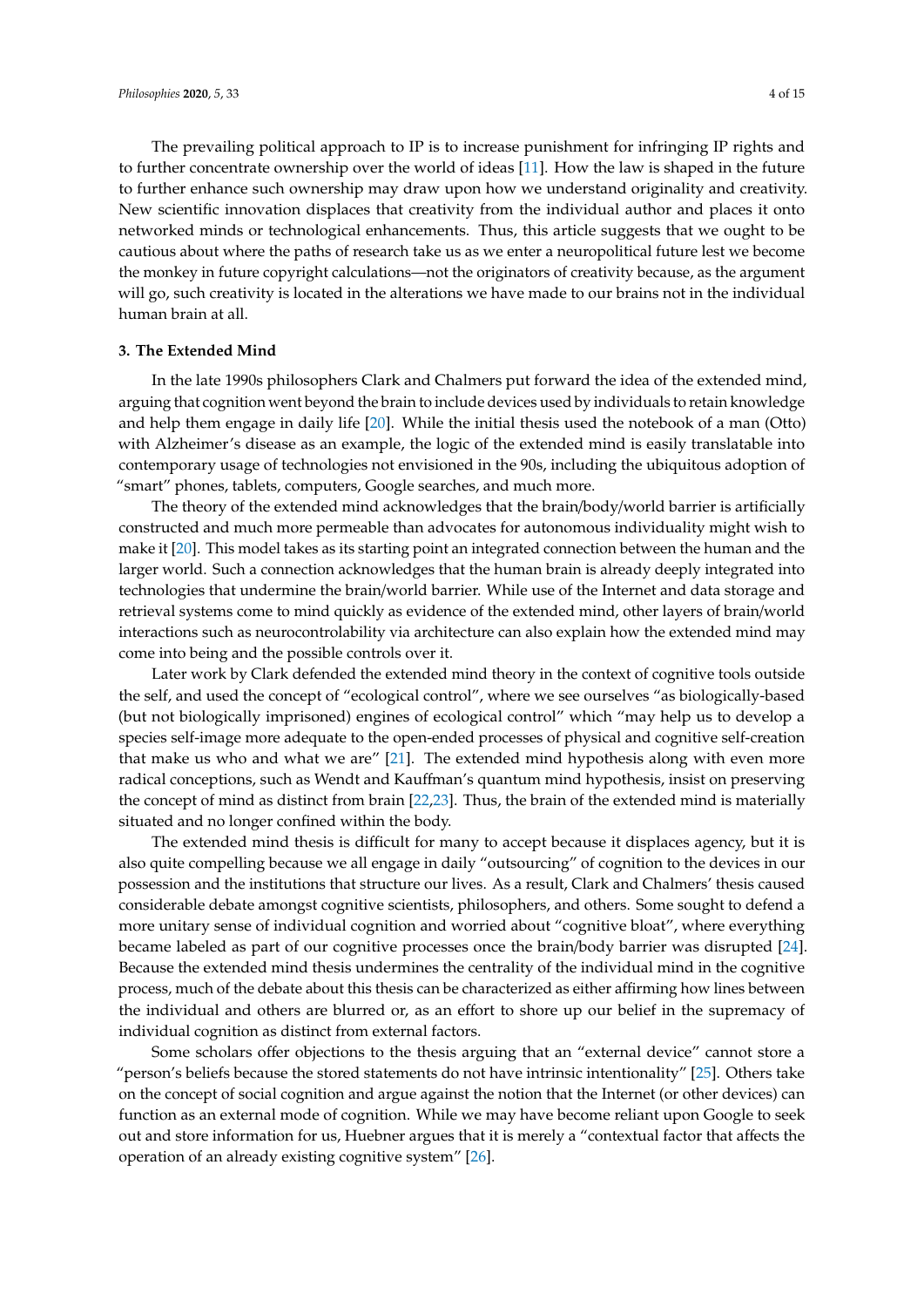More recently, efforts have been made to refine the concept of the extended mind. Gerken suggests the concept of outsourced cognition as an alternative hypothesis to the extended mind thesis [\[27\]](#page-13-2). Outsourced cognition retains the notion of the individual but acknowledges that some cognitive tasks occur outside the individual. However, unlike the extended mind thesis where cognitive parity is assumed between the human mind and external agents, outsourced cognition assumes a disparity with the human mind remaining central and in control of cognitive processes [\[27\]](#page-13-2). Gerken sides with those who reject the extended mind hypothesis, while also acknowledging the interrelationship of the individual to his or her external environment. Others seek to understand the larger social environment and its role in cognition.

Gallagher, for example, pushes the concept of the extended mind further and proposes the concept of a socially extended mind [\[24\]](#page-12-21). The socially extended mind takes into consideration the importance of social institutions as modes of cognition—legal institutions, cultural institutions, and so forth [\[24\]](#page-12-21). Institutions are part of our cognitive process and have been collectively created to help store human memory [\[24\]](#page-12-21). While institutions (beyond actual technological devices) serve a role in structuring human cognition, Gallagher seeks to avoid the accusation of cognitive bloat by suggesting that only when an individual engages with a specific social institution does it take on a cognitive role [\[24\]](#page-12-21). As a related example, Susan Goldin-Meadow and her team at the University of Chicago showed how the use of simple finger gestures can help "offload" some of the cognitive load during mathematical grouping exercises. Those who used their hands in the calculations were faster and more accurate than those who did not [\[28](#page-13-3)[,29\]](#page-13-4).

Another avenue of critique and extension of the extended mind theory comes in the form of questioning the way memory is conceptualized [\[30\]](#page-13-5). Is external "memory" as described by Clark and Chalmers really memory at all? Michaelian argues that external memory and biological memory are distinct and both cannot be considered "memory" in the same context [\[30\]](#page-13-5). Clark and Chalmers use a relatively simple analogy of how memory functions to set out their thesis, positing that using a notebook to remember is the same as using one's own biological memory. However, a notebook or computer "remembers" very differently from a human [\[30\]](#page-13-5). In fact, as others have pointed out, memory itself is inherently faulty [\[31\]](#page-13-6). Michaelian argues that instead we need to focus on the interactions between biological and external memory, given that the categories are so different [\[30\]](#page-13-5). That being said, he supports the conclusion that devices external to the person are cognitive aids but questions if they can be called memories.

One question raised within the context of the extended mind is where we should place "epistemic credit" for forming beliefs [\[32\]](#page-13-7). Given the notion that cognition happens outside the individual or can be attributed to different agent's and their influences on the individual, it may be that the credit for knowledge generated must be assigned outside the individual mind [\[32\]](#page-13-7). What Proust calls dynamic coupling means that processes outside the brain may be responsible for new memories, skills, or knowledge and we must then ask what type of credit needs to be attributed to these external forces in cognition and the formation of beliefs and ideas [\[32\]](#page-13-7). To Proust, an individual working within a "social scaffolding" must give "epistemic credit" to the social structures that makes their cognition possible. Those who work outside a given social scaffolding can take additional epistemic credit for themselves. Such epistemic credit and social scaffolding set up a different method of ascertaining ownership in any type of intellectual property.

Proust compares Sally, an experimental psychologist, to Srinivasa Ramanuja, a self-taught mathematician. Sally received an excellent childhood education, enjoyed an "epistemically favorable environment", was trained in using software such as MatLab and educated in how to conduct appropriate experiments. As a result, "epistemic credit should be spread to all the agents, machines and software that contributed to her mind being shaped "in the right way" for significant outcomes to be produced [\[32\]](#page-13-7). Ramanuja, in contrast, is "a self-trained mathematician from India, contributed major results to mathematical analysis, number theory, and many other mathematical domains" [\[32\]](#page-13-7).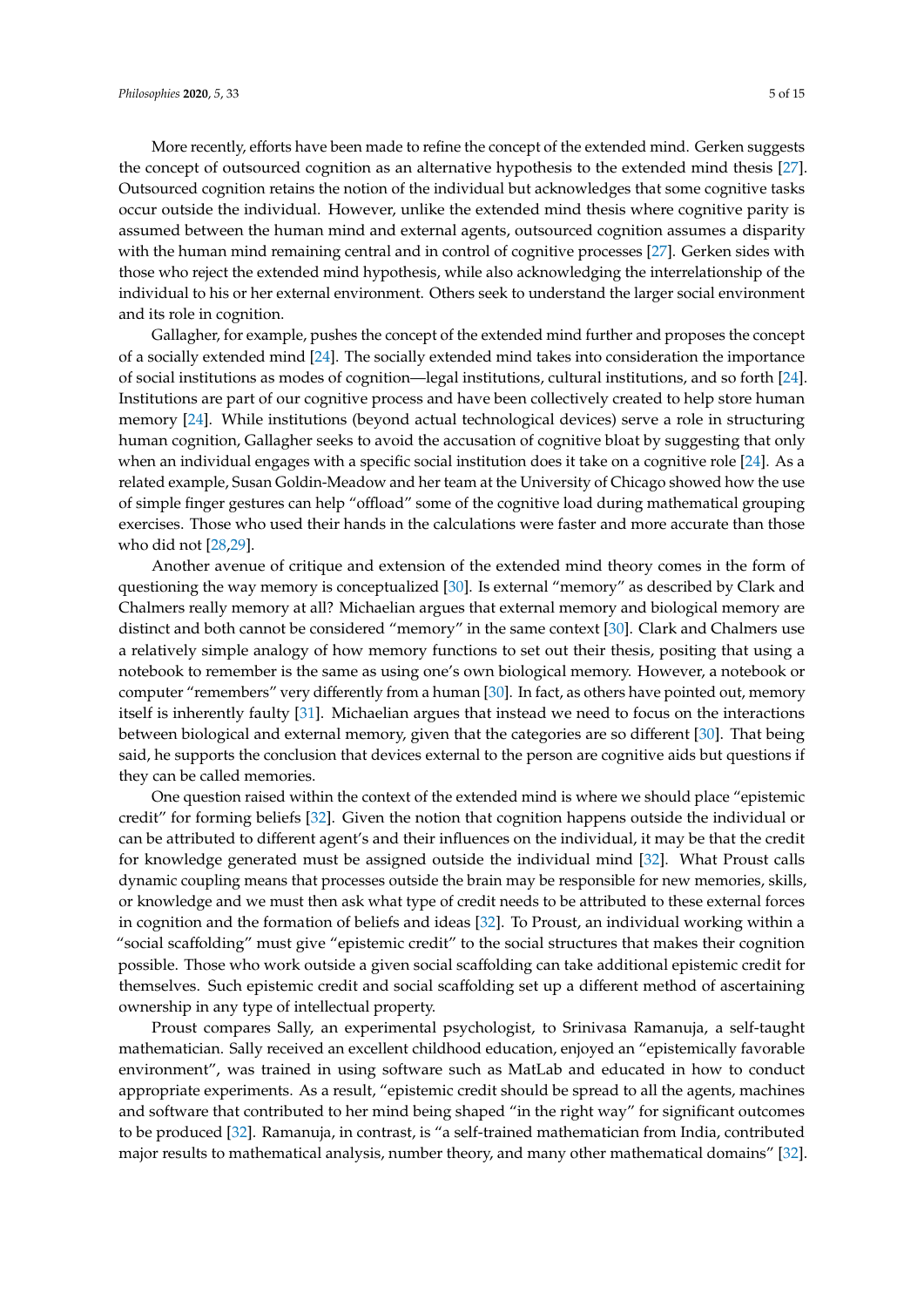With a much more limited social scaffolding in place, more epistemic credit ought to be extended to Ramanuja than to Sally according to this logic.

Such questions of attribution, prior to the extended mind thesis ended at the individual. While the individual might acknowledge the support and help of others (remember the classic quote from Newton, "If I have seen further, it is because I stand on the shoulders of giants", it remained unquestioned that it was the individual who was responsible for the creative act. No matter which permutation of the extended mind, or extended cognition thesis you accept, once the brain/body barrier is broken, the range of agents from social structures, individual educators, technological devises, cognitive enhancing drugs and much more, become relevant to any claim of creativity and hence ownership. Thus, the extended mind thesis opens up new options for claiming ownership in the context of IP laws. In an era of cognitive capitalism such arguments merely ensure enhanced inequality as ownership is concentrated even further by those owning the contemporary means of production [\[12\]](#page-12-10).

If indeed individuals owe some amount of epistemic credit to the extended cognitive and social structures that make their knowledge possible, we might want to be more cautious about who, what, and how patents over neurotechnology are granted. Between 2010 and 2014 neurotechnology patents rose dramatically, from 800 in 2010 to 1600 in 2014 with the biggest patent awardee being the consumer-research company Nielsen [\[33\]](#page-13-8). Nielsen and other advertising companies are preparing to dominate in a neurotechnological age where they can control (via patent ownership), "ways to detect brain activity with EEG and translate it into what someone truly thinks about, say, a new product, advertising, or packaging [\[33\]](#page-13-8). Other companies are also patenting neurotechnological innovations. Microsoft, for example, holds patents "that assess mental states, with the goal of determining the most effective way to present information. If software knows a user's attention is wandering, it could hold back complicated material" [\[33\]](#page-13-8). Or consider Microsoft's patent that "describes a neurosystem that claims to discern whether a computer user is amenable to receiving advertisements" [\[33\]](#page-13-8).

In each case, the symbiosis between a technological device and the individual human brain is clear. As part of an extended mind, an individual using such software becomes part of Microsoft's or Nielsen's neurosocial order. If Microsoft controls how you access and view information based upon feedback from your brain, but does so in a way that further enhances your ability to think and produce, what portion of that productive product can they claim? Take for example, the use of the AI algorithm GPT-2 that a business graduate student used to write his term papers. He contributed an outline and a few sentences and the algorithm did the rest [\[34\]](#page-13-9). It only takes a few additional sentences in the end user licensing agreement to assert copyright control over the final product produced with the help of next generation technology tools that do most of the cognitive work for its human user. While the graduate student using GPT-2 indicated the quality was merely adequate to get a passing grade, it is only a matter of time before quality improves. In fact, the newer version of GPT-2, GPT-3 was recently given a byline in *The Guardian* for writing an essay on why we should not fear AI, an essay where the human contribution was a few sentences with the AI writing the rest [\[35\]](#page-13-10).

Brain scientists are now able to view images a human mind is creating, tapping directly into the brain to do so [\[36\]](#page-13-11). Scientists can view movies the subject has already seen and these scientists believe this technology "paves the way for reproducing the movies inside our heads that no one else sees, such as dreams and memories" [\[37\]](#page-13-12). If scientists can pull from our brains internal thoughts and memories, how might we construct ownership over the resulting images? So, for example, in a profit-oriented technologically driven world, what stops an enterprising company from harvesting these thoughts and memories for future creative work owned and produced by them? Imagine a company using the work made for hire doctrine to tap into its employee's minds to mine for creative works.

In yet another possible scenario, scientists have now successfully established brain-to-brain communication using the Internet, both with a human/rat interface (where the human was able to move the rat's tail) and a human/human interface [\[38\]](#page-13-13). A recent effort at collaborative problem solving using networked brains is "Brain Net" [\[3\]](#page-12-2). While still more science fiction than science fact, research is being done to establish neural communication possibilities that further integrate the human mind with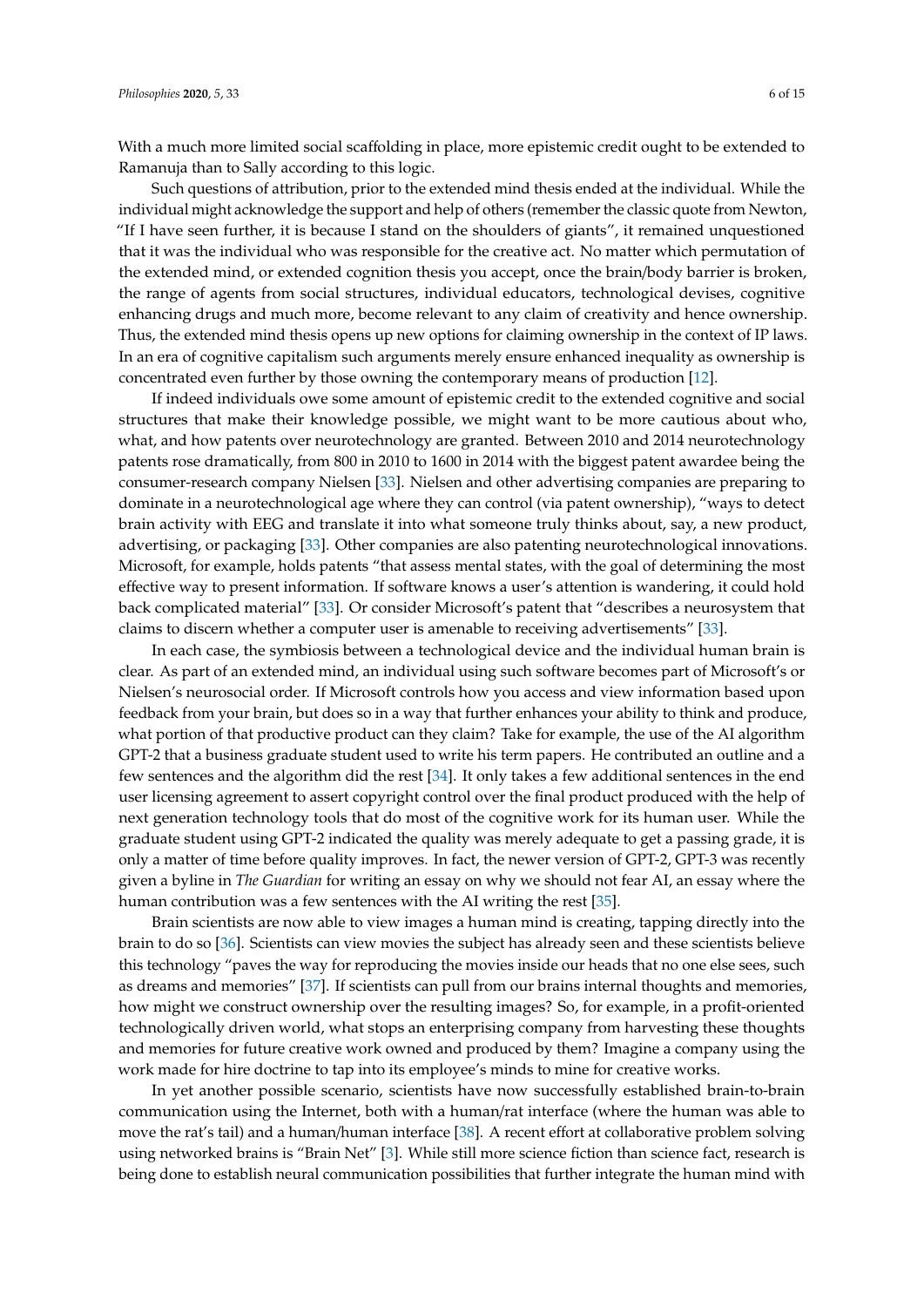future nano-based technologies [\[39\]](#page-13-14). What happens when we do not modulate our IP laws but IP is literally streaming through our heads via the neuronet of the future? Such a world takes the concept of piracy to an entirely new level.

When viewing the extended mind produced by technological enhancements to the mind, we are posing questions about what the future looks like with only minor adaptations to how we conceptualize ownership of IP. The groundwork is already set because while ostensibly built upon the romantic author, the individual has almost always been required to give up control of IP to the corporations that produce it. The insertion of enhanced extended mind technologies disrupts the barriers between human brains and the larger networks that inspire creativity and thus have the potential to further displace who owns creativity. In doing so a gap is opened where the companies that already benefit from ownership of IP will be set to further monopolize creative property of the future.

#### **4. The Neurochemical Brain**

In 1781 Immanuel Kant published what is still the most robust philosophical description of what constitutes consciousness as an autonomous and unique capacity of the human species [\[40\]](#page-13-15). That there is knowledge from an inner world that is not merely contingent upon sensation is one of the most sacred conceptions of what it is to be human. Creativity, or the labor of creating new ideas, is conceptually dependent upon the philosophical foundation that the human mind is somehow above, or at least separated from, the matter that is its substrate for action, the brain, and its substrate for provocation—external reality [\[41\]](#page-13-16). The mind, for Kant, was categorically different from the brain and the seat of human freedom, creation, and intellectual capacity. To use phrases such as "intangible property", or so-called "creations of the mind" is to invoke a Kantian proposition widely accepted since the end of the 18th century.

In establishing the mind as another world from material experience, both the creator and the substance of IP is invented. In no other economic era could Kant be as significant as to the era of today's idea economy. What others have called cognitive capitalism is organized by the ability to monetize brands, ideas, processes, and even origins as protected assets [\[12\]](#page-12-10). In a world in which companies are often worth more before they exist than after, the realm of ideas, of mind, is essential [\[42\]](#page-13-17).

However, the grounds on which Kant made his claims for a representational mind are quickly eroding in an era in which brain-to-brain emails have been sent without the use of language or meaning making [\[43\]](#page-13-18). The distinctions philosophers often make between states of mind and brain states seems less and less cogent after decades of psychopharmaceutical use as well as increasing research into the application and significance of psychotropics once thought recreational such as LSD and MDMA [\[44\]](#page-13-19). Chemical interventions into the brain combined with more refined research on electrical stimulation, such as deep brain stimulation used to treat severe depression, suggests that what we understand as the mind is plastic and malleable. Furthermore, the notion of self which we correlate to mind is not under its own dominion but can be altered as well as steered by means we would not think of as within the Kantian understanding of consciousness, meaning that the self is not changed through rational means of persuasion or self-discovery but through altering the very condition of possibility for consciousness itself [\[45\]](#page-13-20). To invoke the work of Catherine Malabou, the brain is plastic, it is an organ capable simultaneously of being altered and altering itself [\[46\]](#page-13-21). In fact, according to Malabou, it is precisely this torsion between being formative and formable rather than either independent or determined which allows for education, agency, and creation to coexist in the human brain such that something like intelligence can emerge [\[47\]](#page-13-22).

In this section we will describe changes in the technological capabilities being made possible from the image of a plastic chemo-electric brain where the human self is reachable by means far outside the bounds of reason. The speculative extrapolations emanating from this type of contemporary research, we believe, demonstrates how the current conception of legal individuals on which property rights, particularly intellectual property rights rest, may come under significant stress as the individual comes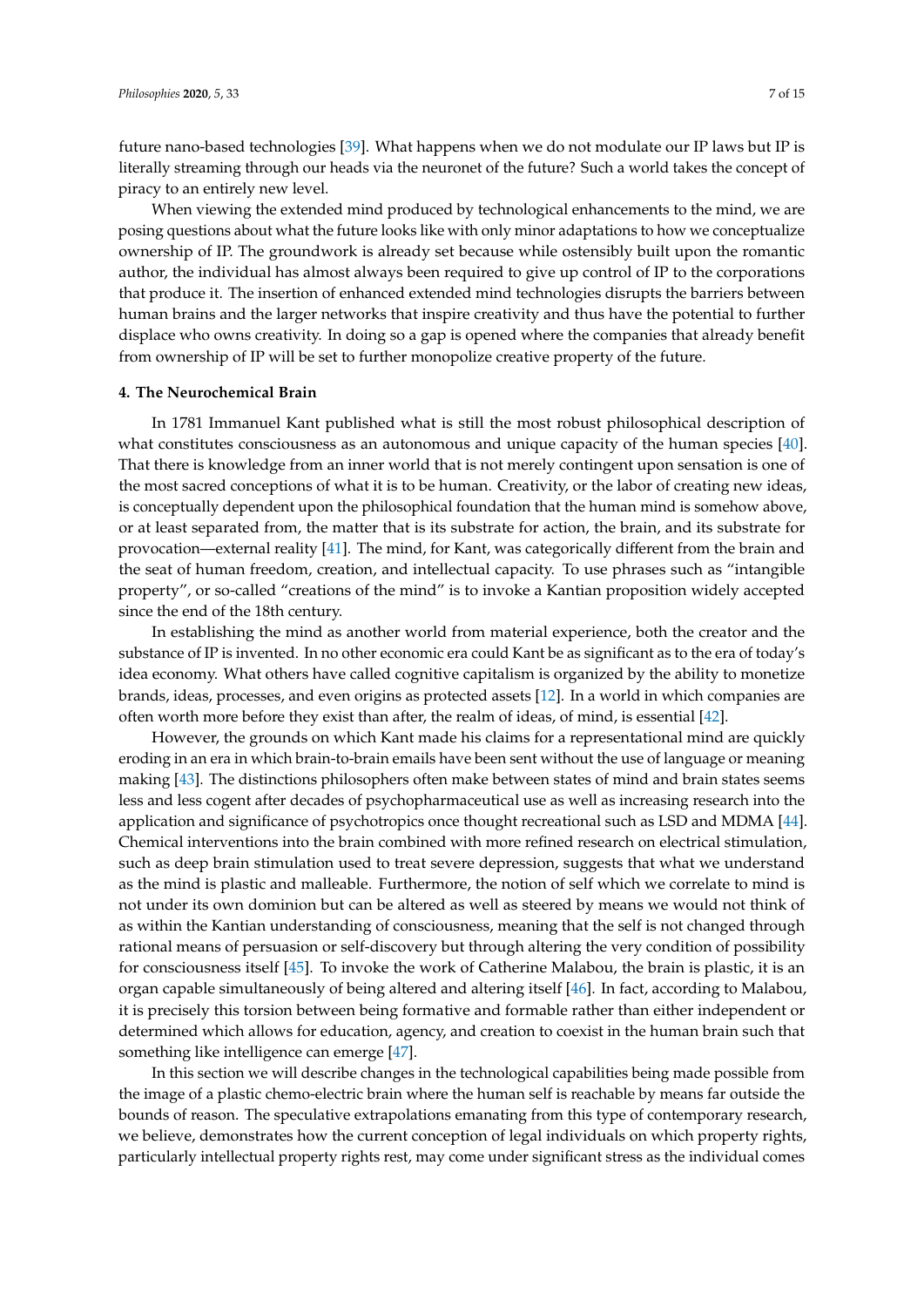to appear much less singular and much less independent, not only from their external environment—the extended mind—but even from their internal environment—the realm of serotonin and neurons.

In June of 2019, Vetere, Tran, Moberg, et al., published "Memory Formation in the Absence of Experience" in the pages of *Nature* claiming that they had determined a means by which memories could be created in mice sufficiently complex to guide the future behavior of the mice. That is, the mice could remember experiences that they had not had, which then, upon the replication of the memory in the amygdala, created aversion or attraction to things the mice had not previously encountered. In the words of the researchers, "given this current level of understanding about how memories are localized and coded in the brain, it should be possible to reverse engineer this process and artificially implant a memory for an otherwise never experienced event" [\[48\]](#page-13-23). The process involves a combination of olfactory and electrical stimulation to coordinate the production of a neuronal pathway which can be recreated in the presence of a future encounter. Unlike the behavioral conditioning of Pavlov or Skinner, the mice in this study were being trained without the trial and error experience that would be either rewarded or punished. Mice in this experiment were being steered toward a future that did not depend on a present they had experienced. Or, to put it another way, the mice were learning from mistakes they have not yet made.

In the immediate aftermath of the announcement, ethical questions emerged about what this research meant for the future of humans. Neuroscientist Robert Martone penned an editorial for *Scientific American* suffuse with dystopian peril and gloomy prospects for human accountability and the possible uses of these techniques by military agencies such as the infamous Defense Advanced Research Projects Agency [\[49\]](#page-13-24). The concern of Martone and others focused on the ways memories might be removed, particularly in the context of war, such that war crimes could be wiped from the brains of the soldiers that had committed them.

Certainly, the veracity of one's own memory plays a significant part in one's sense of responsibility. One can hardly feel guilt or remorse for something one has no memory of having committed. However, the moral panic over a world of malleable memories misses, we believe, the significance of this research on at least two counts. First, the emphasis on "deleting" memories is somewhat misguided. While it is true that the research discussed helps confirm theories about how memories are encoded and stored, which may be used someday for developing means of targeting memories, the techniques used in this study only work to create not destroy memories.

Second, there are many other ways to impede or destroy memories. Many methods of destroying memories are in fact natural to the body's own mechanisms for protection. Trauma often induces the brain-body network to suppress memories or create false memories to help an individual avoid ones that might impede the ability to survive. There are also artificial means by which memory formation can be undermined, such as using beta blockers or other adrenaline suppressing drugs to alter how memories are formed and stored. Either internal physiological response or external interventions that already exist can significantly alter the capacity and accuracy of recall in ways that regularly undermine, for instance, the capacity of an individual to serve as a compelling witness in a tribunal or court room.

The ability to create memories seems very different from these concerns. If the concern over deleting memories is that one loses part of who they are, i.e., that you are what you have experienced, then the addition of memories could create opportunity for more agency or more freedom through the capacity to consider options and draw on knowledge you would not have otherwise had from direct experience. Of course, this assumes all knowledge is generative rather than constructive. One can imagine the crushing guilt created from the belief of having committed a heinous act you did not believe yourself capable of (and in this case perhaps were not capable of). However, such a false or additional memory does not diminish your faculties of remorse or responsibility as much as it misdirects them.

What is novel both philosophically and legally about Vetere, Tran, Moberg, et al.'s research is almost the opposite. It is not the erasing of a past but the creation of a different future at stake.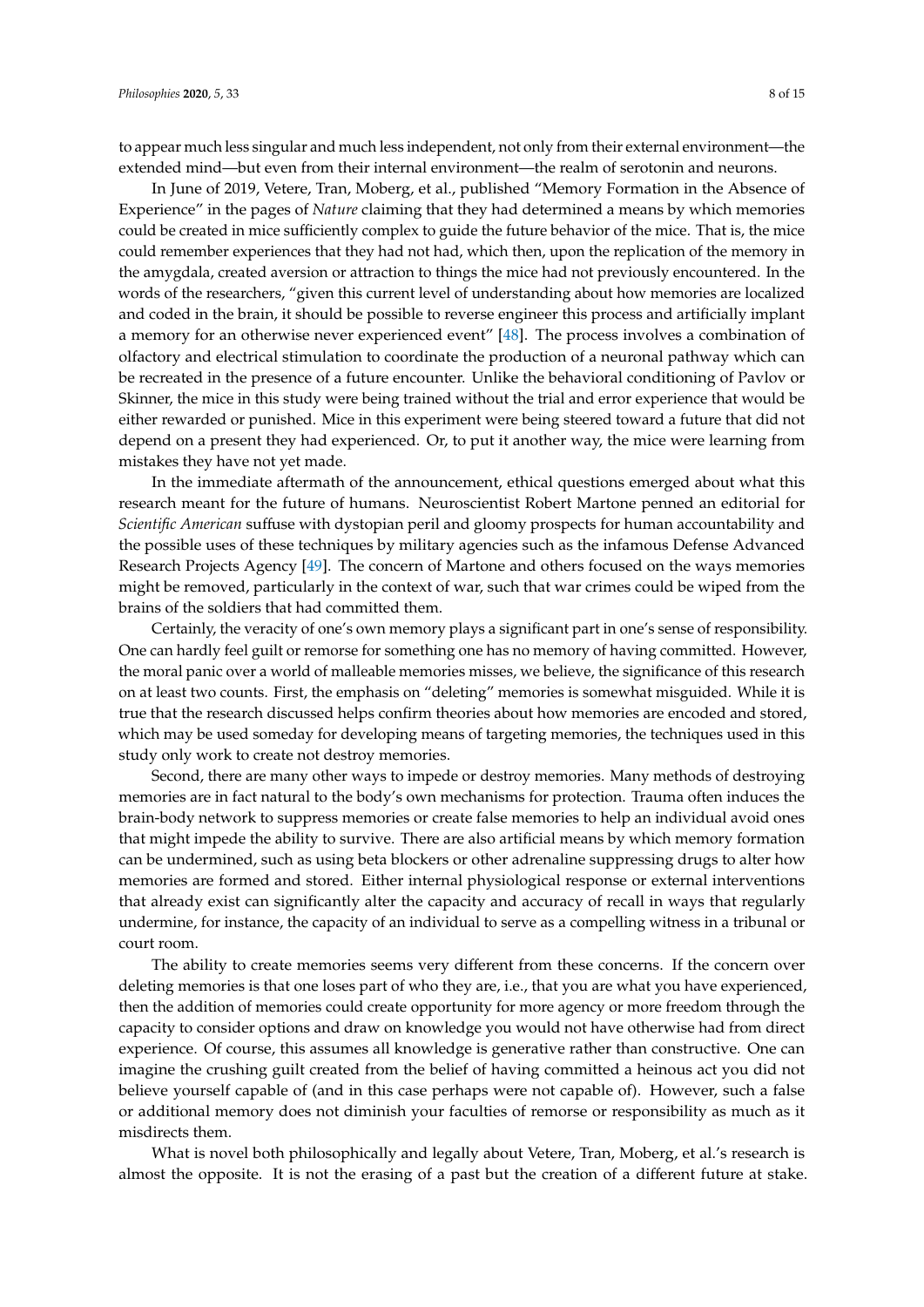The creation of embodied memories without previous experience is a horizon of possibility for education that is simply unprecedented. Humans, with their capacity for scenario planning, that is the possibility of simulating the future in our conscious minds, certainly learn without direct experience of the things they are learning. We have the capacity to gain knowledge through the experience of reading, listening, or watching. Many academics even become experts in things for which they have no direct experience. The bedrock of the study of history, for example, is creating knowledge about events for which there is no possibility of direct experience.

However, it only takes one attempt to build a piece of Ikea furniture to determine that having read and observed the visual instructions is in no way tantamount to building the furniture. The observation of a basketball game tells you little of what it feels like to take a jump shot, much less prepare you to accomplish this act successfully. Similarly, the rapid reaction time of aversion and attraction dealt with among mice is not something likely to be gained without experience. Descriptions of hot stoves are rarely sufficient to prevent young children from touching them, certainly not to the extent of an actual burn.

What is important is that Vetere, Tran, Moberg, et al. present us with a very specific model of a chemo-electric brain that is programmable. Brain states can be stimulated, stored, and remembered through direct chemical and electrical influence bypassing the normal sensory inputs we associate with awareness and the conscious and unconscious sorting of that sensory data into something that goes as meaningful decision-making. While aversion programing in a mouse is potentially a long way from implanting a memory, not to mention an entire education, it does raise significant questions about how one would think about the legal status of implanted memories and, importantly for this article, the ownership of the results.

In the rest of this section we will discuss the significance of a potentially programmable chemo-electric brain. We are not arguing that we should infer from current research that all behavior can be directed—what used to be called mind control. Instead, what is at stake is how an experiential brain can be modified externally and artificially and what the ramifications of that capacity are for how we think of the creation and ownership of knowledge.

At some basic level we do not think of the use of knowledge gained from a high school textbook as plagiarism or theft because of how we understand the role of the learner, the individual reading the textbook, in the process of interpreting, altering, and reusing the information in question. If a major textbook publisher sued a teacher for teaching the quadratic equation the way they had learned it from a specific textbook, we would think the suit ridiculous. One could dismiss this example on the basis that quadratic equations are general knowledge. However, if the teacher were to photocopy the textbook and distribute the photocopied text to the students, the legal grounds for suit would be much different.

We presume in questions of intellectual property and copyright a kind of transmission variability in the processes of learning and doing as well as a kind of discrete and independent individual who does the creating or learning. However, what if the knowledge at hand was transmitted directly into the brain? The intellectual property or proprietary textbook was not learned but directly implanted. Recall and use would not be like accessing one's own knowledge but accessing someone else's. Would we expect the "user" to pay royalties? If what was implanted had not been authorized for sale or use would we think it was a reasonable remedy to remove knowledge from someone's brain?

To think about this in a context somewhat outside the sci-fi present confronting us, many early theories of property, such as those presented by John Locke, presumed that property was acquired through labor. Accumulation of land, for instance, for Locke came from the mixing of land with one's labor [\[50\]](#page-13-25). Developing or cultivating the land was the grounds for claiming it and disputing the claims of others. Beyond the ways in which this theory of property was leveraged and even designed to displace Native Americans who were thought to merely reside on the land rather than cultivate it, the western tradition of property is always indebted to a sense of labor. That labor is inherent in its congealed form as money, as well as in the exchanged form of a contract when one sells one's labor to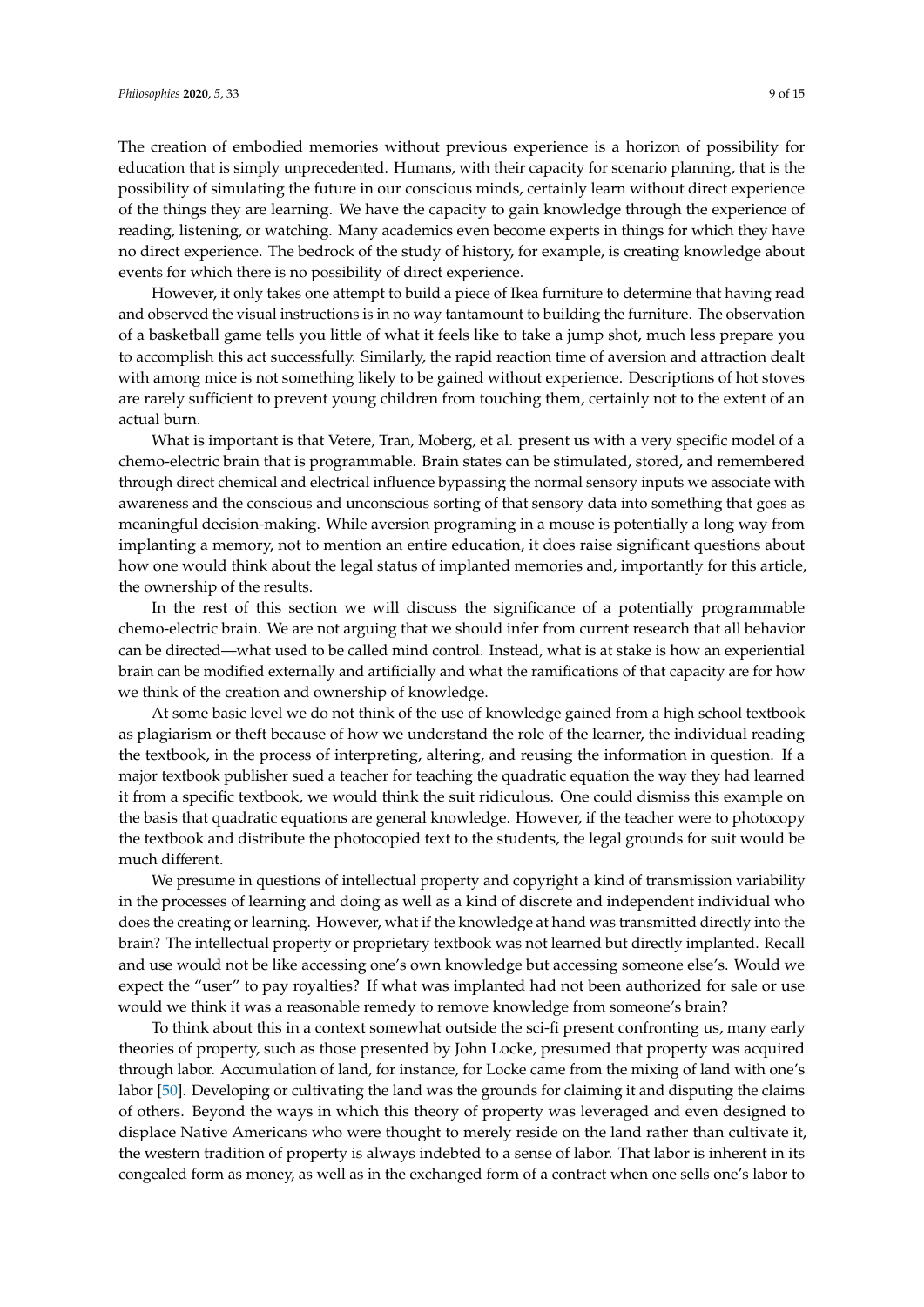an employer, or in the making of something as in the case of craft or invention. At the heart of the concept of property is the individual's labor in acquiring or creating the property in question.

In the case of implanted memories one can imagine quite easily that the people receiving the memories would be thought of as consumers or users rather than producers or laborers. Imagine being required by a job to undergo job training which was implanted. The specific procedures or techniques needed to perform the job would be added to one's brain. Maybe these procedures are proprietary, highly specific industrial processes which are closely guarded and legally protected. If you were to leave the company would you be required to "give them back" or have them removed in some way? If you invented something at home, during your off hours, would you find yourself in litigation to determine if the invention had made use of the proprietary memories that belonged to your employer? How much would you need to demonstrate you had altered or recombined the proprietary memories with new knowledge or individually unique insight before the court would accept that your invention was yours?

In October 2020, Moreaux, Yatsenko, and Sacher, et al., proposed what they called a "new paradigm" for brain imaging [\[51\]](#page-13-26). Unlike the clunky and often disputed significance of functional magnetic resonance imaging scans (fMRI), Moreaux and his team proposed the implantation of neurophotonics deep in the brain which would be capable of recording neuronal activity at the scale of the single cell and in real time. The new paradigm they speak of is one in which the implants would be capable of recording and mapping every brain cell's activity continuously. Combining the increasing knowledge of how memories are formed and stored, as well as the ability to read those memories, could lead to a legible mind. These would be brains that could be read and monitored without the clumsy use of communication, much less language to mediate between brains.

If technology matures that can record and map memories at their inception as well as their external or extended mind origins, what becomes of concepts of creation and ownership? In what ways will companies make claims upon their employees in a commercial environment that has already normalized extensive surveillance of their employees. Imagine current efforts to prohibit memory sticks from coming and going at secure facilities like the NSA becoming even more invasive. Is it possible to imagine ideas you are only allowed to have in your brain at work? Or that as long as they were in your brain you were, legally speaking, always at work?

In more concrete terms, if neural mapping reaches the ability to lift the black box from the generation, as well as application, of ideas, and humans are able to map and monitor in real time "where" ideas come from, what is left of the concept of originality? Following Ashby, every act of creation must be a form of neurocognitive mimicry as the "environment" is our "dictionary" [\[52\]](#page-13-27). Will every new expression ostensibly created originally by a unique human mind in reality be yet another nonoriginal remix [\[53\]](#page-13-28)? Imagine a neural map of Jimmy Page playing Led Zeppelin's "Since I've Been Loving You." Every lick from every measure echoes and recombines what are likely thousands of memories of blues standards heard played and replayed by any number of other musicians. With the capacity to track and even tag the neurological structure of every combination of notes, stripping out all that is not original, what would it be that Led Zeppelin would claim as its own? Ironically, Led Zepplin has recently settled with the families of blues musicians that were able to demonstrate in court that there was intellectual theft [\[54\]](#page-14-0). Irrespective of what kind of practical legal regime emerges amidst such technologies, what is certain is that the "intangible" and "incorporeal" will be shown to have been technical not metaphysical problems. Brain scans will become evidence of nonoriginality.

Consider the legal dispute between Bruce Springsteen and the Donald Trump re-election campaign over the use of the song "Born in the USA" [\[55\]](#page-14-1). Could an artist demand the return of the ability to perform songs based on moral turpitude clauses where the licensed musician who used the memories of how to play "Born in the USA" was caught on video making racist remarks or sexist remarks? What theory of property could account for such possibilities? As Grove has written previously:

One can already imagine the intellectual property (IP) disputes between the next generation of Steve Jobs and Bill Gates when the ideas in question were created via linked brain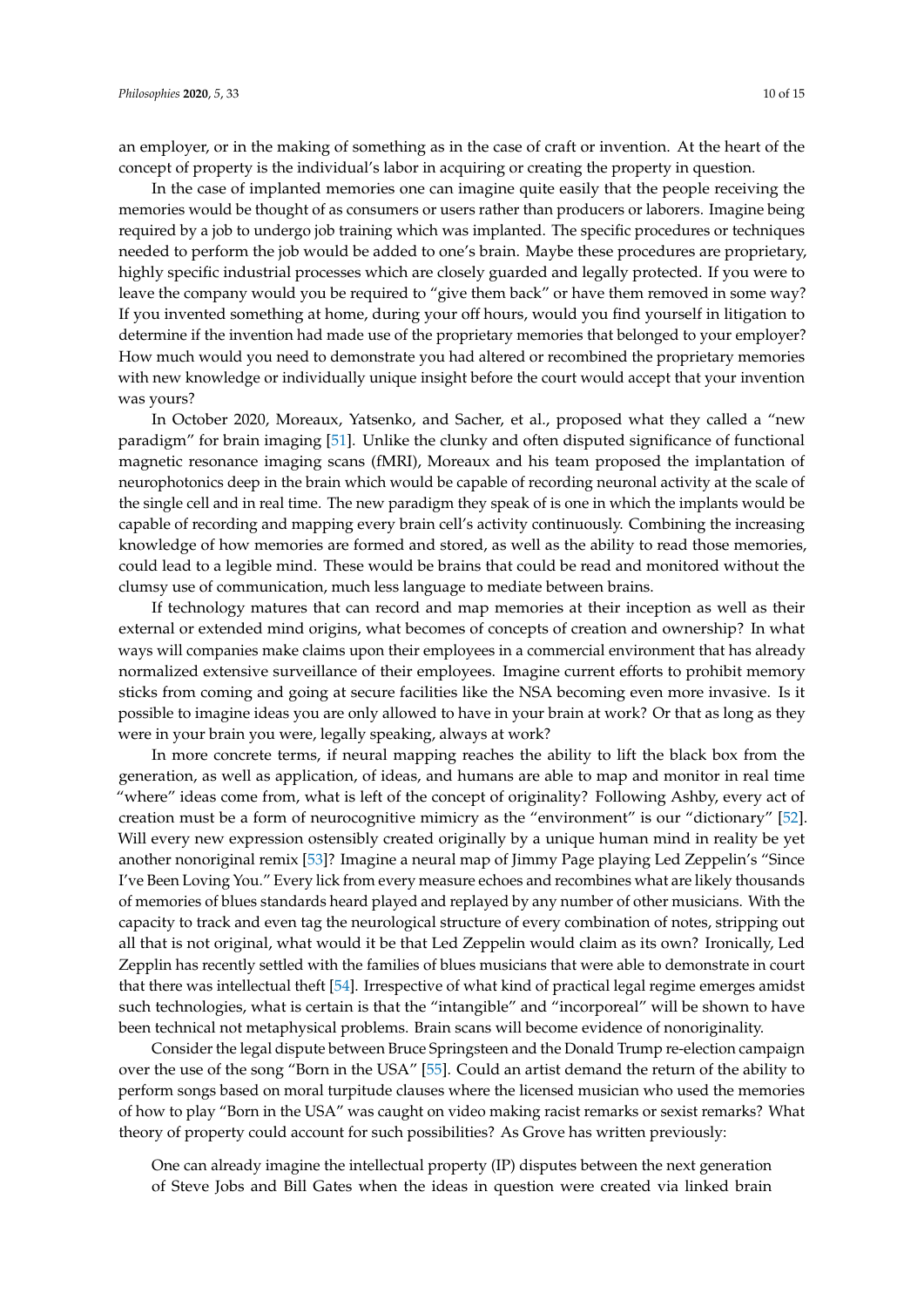communities or research being done on a wireless neural net. How ideas, concepts, processes, and techniques of all kinds will be recorded and tracked or altered in such a world boggles the mind but will no doubt play a significant role in politics, military affairs, and the economy. As philosophically specious as the creator or inventor myth is, innovation in brain research will materially alter debates around freedom and personhood in ways that mere argument simply could not [\[45\]](#page-13-20).

Our common conceptions of creativity are inherited from notions of consciousness that presume the mind to be a substance or world apart from the brute mechanics of metabolism and bodily process. Even those of us who have given up on a notion of the soul or think ourselves firmly in the brain rather than mind camp still trade on metaphors to describe human distinctiveness that are indebted to dualist understandings of mind as distinctive. Our property regimes are dependent on these metaphors for conceiving of the individual as well as the creative labor we imbue with individuality and vice-versa.

In such a brave new world it would not just be inventors but companies as well that would make claim to anything in the realm of knowledge as proprietary. A race to hoard ideas could ensue depending on how new property regimes emerged to adjudicate conflicts. Would we see the use of machine intelligence to attempt to generate all possible ideas in advance in an attempt to gain legal protection before it was determined that a particular idea had merit? If this sounds absurd, this is precisely what Noah Rubin and Damien Riehl attempted in 2020 when they designed a platform to generate and record all 68 billion possible melodies in 12 tone Western music, though they fortunately donated the results to Creative Commons [\[56\]](#page-14-2). Similar things have been attempted in genetic coding, though the impracticality of sorting and determining the application of such randomized codes has proved an obstacle. However, such obstacles may be solved as machine learning advances.

What is at least worth considering, depending on the maturation of already existing technologies, is that the model of the individual on which property regimes, particularly intellectual property regimes are based, will come under significant strain as well as produce novel grounds for dispute and regulation. Many of these disputes and regulation will cut to the core of the most intimate regions of our bodies and the grounds on which we currently understand our conceptions of self and individuality. Science ought not steer our political choices. Perhaps the notion of an autonomous individual should remain intact in the face of corporate-backed technological networks that would claim all innovation as their own. Legal individuals are always somewhat pragmatic and fictive. However, the appearance of connection to the world of experience is essential for the legitimacy of pragmatic fictions and as that world changes the grounds for legitimacy will also change.

#### **5. Conclusions and the Futures of IP**

We tend to think of ourselves as whole, intact, coherent bodies. However, the perception of inhabiting and being in a body in space arises from a complex performance of constant feedback mechanisms grounded in our nervous system. Maybe the most remarkable thing about this feeling of self-representation in a body is how universal and robust it feels, but at the same time how easy it is to subvert. Ramachandran's famous work on "phantom limb syndrome", where a person with an amputated limb can still feel sensations, often unpleasant from that nonexistent limb, demonstrated some of the previously unknown or poorly understood processes for the subjective experience of embodiment [\[57\]](#page-14-3). Alternately, those with neurological damage that impairs their ability to link sensory data with emotional responses can feel disconnected from their own "intact" body parts, often assigning notions of possession or remote control by sinister forces to the movement of their own limbs [\[58\]](#page-14-4).

So, the mind (if it exists beyond the material brain) and body are locked in an intimate dance, with certain missteps causing major impacts on self-perception and feelings of embodiment. These tightly coupled feedback loops are also happening with other entities in the body, including the trillions of human and nonhuman cells executing their code inside of us—or more accurately, executing codes that turn physical matter into us. Uncovering these previously hidden communicative channels, perceptual pathways, and assembling machines has drastically altered the way we understand the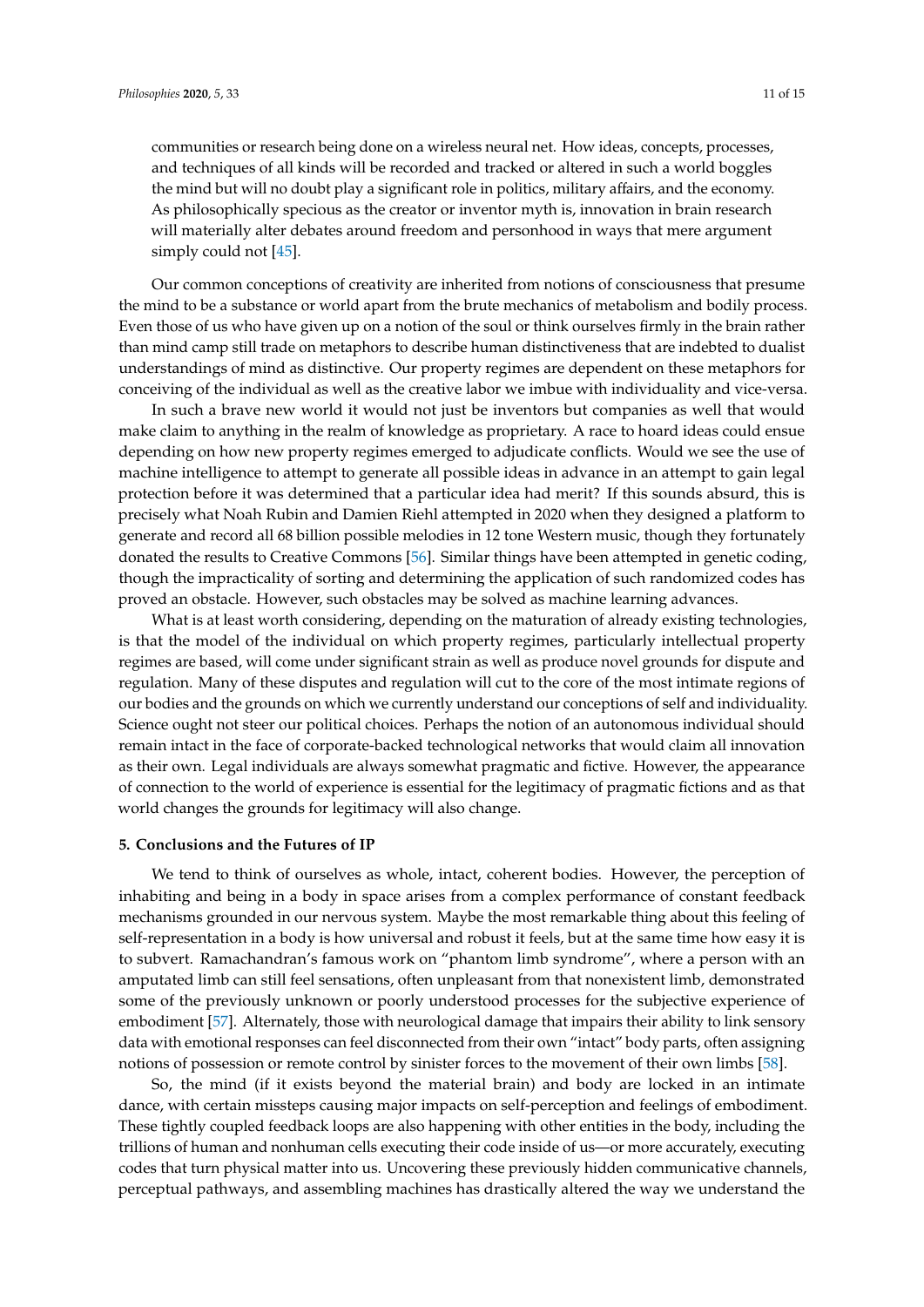boundaries of the body, the relationship of mind to body, and our own sense of human identity. This understanding has had other effects as well, which are currently being manipulated for fun and profit.

The neuropolitical subjectivities emerging from new understandings of the brain-body relationship and the technologies that leverage this new knowledge fit uncomfortably within the current system of IP. A productive approach might be to embrace the noisiness and contingency of embodied cognition and build IP law and policy from these foundations rather than the simpler but ultimately misplaced notions of bounded individuality and mind-body independence. What we know about the embodied brain decenters our notion of individuality. However, there is a threat of decentering the human brain when that brain is situated within the contemporary political economy of cognitive capitalism.

A paradox of the neurocentric age as it interacts with IP is that while we may undermine the legitimacy of the individual as the location for creativity, contemporary legal structures have no problem assigning ownership to the already existing entities that control the vast majority of IP. The scaffolding is already in place to enhance nonindividualized ownership and control over creative work. Take as an example the proliferation over the last generation of noncompete agreements and the requirement that workers assign their IP over to their employer as a condition of employment, even if created on their own time. The neurocentric turn will simply push this ownership beyond the body/brain boundary more easily. Imagine the contracts of the future when employees are much more integrated into the technologies of their corporations and when mental processing can be farmed and appropriated more easily.

The military has already invested heavily in brain-related science. While research into how to cancel memories and subvert the impact of traumatizing experiences may be helpful to those with PTSD, other memory enhancement efforts are designed to control and recall memories for better military applications [\[59\]](#page-14-5). Imagine a world where the military owns not just your body but your memories as well [\[60\]](#page-14-6). Of course, technically, such memories already and inevitably fall under the category of classified and thus there is no need to resort to claims of IP for protection.

The implications emerging from this field of study may alter our understanding of what it means to be human and pave the way for our further integration into a technological future of human enhancement. The increasing sophistication of computers either integrated or stand-alone also raise questions about how we might draw lines around creativity in the future. In the final instance, the law is more a reflection of power and interest than "reality". However, advances in brain science both enable new fictions and disrupt old ones, creating new opportunities for profit and power.

The futures we paint by focusing on human cognition and its enhancement via technology are not optimistic, in part because while the evidence suggests we are not autonomous individuals and our systems of IP have been built upon this faulty assumption, the alternative to individual autonomy allows for corporate ownership of creativity that is particularly disturbing. Furthermore, the technical revolution taking place in tandem to these shifting images of the brain will accelerate the pace of change and raise the stakes of inaction. All possible neurofutures represent a fundamental disruption to how we understand IP that exceeds the consequences to copyright ownership caused by digitalization and file sharing. If file sharing and digital copying let loose new modes of distribution and heightened calls of piracy and ownership, then the possibility of our neurofutures represent a revolution in the mode of production of ideas themselves. Any number of questions along these lines can and should be asked.

**Author Contributions:** The conceptual framework of neuropolitics and neurofutures are contributed by J.D. The intellectual property and scenarios associated with the extended mind were contributed by D.H. The neurochemical brain and associated scenarios were contributed by J.G. All authors have read and agreed to the published version of the manuscript.

**Funding:** This research received no external funding.

**Conflicts of Interest:** The authors declare no conflict of interest.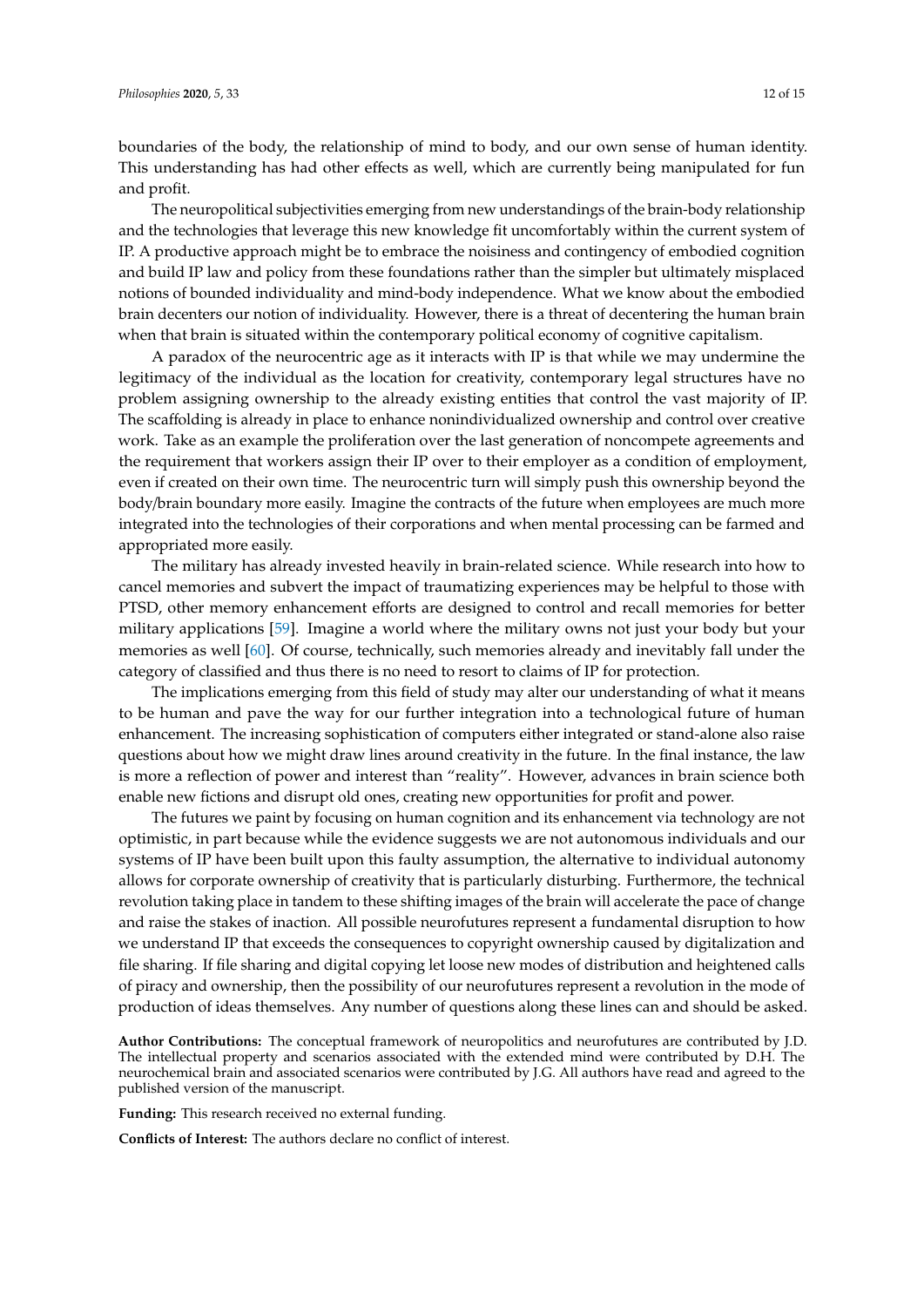## **References**

- <span id="page-12-0"></span>1. Edelman, B.J.; Meng, J.; Suma, D.; Zurn, C.; Nagarajan, E.; Baxter, B.S.; Cline, C.C.; He, B. Noninvasive Neuroimaging Enhances Continuous Neural Tracking for Robotic Device Control. *Sci. Robot.* **2019**, *4*. [\[CrossRef\]](http://dx.doi.org/10.1126/scirobotics.aaw6844)
- <span id="page-12-1"></span>2. First Ever Non-invasive Brain-Computer Interface Developed. Available online: [https:](https://www.technologynetworks.com/informatics/news/first-ever-non-invasive-brain-computer-interface-developed-320941) //www.technologynetworks.com/informatics/news/[first-ever-non-invasive-brain-computer-interface](https://www.technologynetworks.com/informatics/news/first-ever-non-invasive-brain-computer-interface-developed-320941)[developed-320941](https://www.technologynetworks.com/informatics/news/first-ever-non-invasive-brain-computer-interface-developed-320941) (accessed on 19 June 2020).
- <span id="page-12-2"></span>3. Jiang, L.; Stocco, A.; Losey, D.M.; Abernethy, J.A.; Prat, C.S.; Rao, R.P.N. BrainNet: A Multi-Person Brain-to-Brain Interface for Direct Collaboration Between Brains. *Sci. Rep.* **2019**, *9*, 6115. [\[CrossRef\]](http://dx.doi.org/10.1038/s41598-019-41895-7) [\[PubMed\]](http://www.ncbi.nlm.nih.gov/pubmed/30992474)
- <span id="page-12-3"></span>4. Rosso, C. New Brain-Computer Interface Transforms Thoughts to Images. Available online: https://www.psychologytoday.com/blog/the-future-brain/202009/[new-brain-computer-interface](https://www.psychologytoday.com/blog/the-future-brain/202009/new-brain-computer-interface-transforms-thoughts-images)[transforms-thoughts-images](https://www.psychologytoday.com/blog/the-future-brain/202009/new-brain-computer-interface-transforms-thoughts-images) (accessed on 29 September 2020).
- <span id="page-12-4"></span>5. Koetsier, J. Our Jedi Future: How It Feels to Use Brain-Machine Interfaces. Available online: https://www.forbes.com/sites/johnkoetsier/2020/06/01/[controlling-tech-with-your-mind-how-it-feels-to](https://www.forbes.com/sites/johnkoetsier/2020/06/01/controlling-tech-with-your-mind-how-it-feels-to-use-brain-machine-interfaces/)[use-brain-machine-interfaces](https://www.forbes.com/sites/johnkoetsier/2020/06/01/controlling-tech-with-your-mind-how-it-feels-to-use-brain-machine-interfaces/)/ (accessed on 19 June 2020).
- <span id="page-12-5"></span>6. Dunagan, J. Politics for the Neurocentric Age. *J. Futures Stud.* **2010**, *15*, 51–70.
- <span id="page-12-6"></span>7. Coombe, R.J. *The Cultural Life of Intellectual Properties: Authorship, Appropriation and the Law*; Post-Contemporary Interventions; Duke University Press: Durham, NC, USA, 1998.
- <span id="page-12-8"></span>8. Rose, M. *Authors and Owners: The Invention of Copyright*; Harvard University Press: Cambridge, MA, USA, 1993.
- 9. Woodmansee, M.; Jaszi, P. (Eds.) *The Construction of Authorship: Textual Appropriation in Law and Literature*; Duke University Press: Durham, NC, USA, 1994.
- <span id="page-12-7"></span>10. McLeod, K. *Owning Culture: Authorship, Ownership, & Intellectual Property Law*; Popular Culture Everyday Life; Peter Lang: New York, NY, USA, 2001; Volume 1.
- <span id="page-12-9"></span>11. David, M.; Halbert, D. *Owning the World of Ideas: Intellectual Property and Global Network Capitalism*; SAGE Publications Ltd.: Thousand Oaks, CA, USA, 2015.
- <span id="page-12-10"></span>12. Moulier-Boutang, Y. *Cognitive Capitalism*, 1st ed.; Polity: Cambridge, UK, 2012.
- <span id="page-12-11"></span>13. May, C.; Sell, S.K. *Intellectual Property Rights: A Critical History*; Lynne Rienners Publishers: Boulder, CO, USA, 2006.
- 14. May, C. *The Global Political Economy of Intellectual Property Rights: The New Enclosures*, 2nd ed.; Routledge: London, UK, 2009.
- <span id="page-12-12"></span>15. Halbert, D. The Politics of IP Maximalism. *Wipo J. Anal. Intellect. Prop. Issues* **2011**, *3*, 81–92.
- <span id="page-12-13"></span>16. O'Connor, S.M. Hired to Invent vs. Work Made for Hire: Resolving the Inconsistency Among Rights of Corporate Personhood: Authorship, and Inventorship Berle III: Theory of the Firm: The Third Annual Symposium of the Adolf, A.; Berle, Jr. Center on Corporations, Law & Society. *Seattle Univ. Law Rev.* **2011**, *35*, 1227–1246.
- <span id="page-12-14"></span>17. Carroll, M. Big Win for Public Access to Law—Georgia v. Public.Resource.Org. Available online: [http:](http://infojustice.org/archives/42320) //[infojustice.org](http://infojustice.org/archives/42320)/archives/42320 (accessed on 27 October 2020).
- <span id="page-12-15"></span>18. Cullinane, S. Monkey Does Not Own Selfie Copyright, Appeals Court Rules. Available online: [https:](https://www.cnn.com/2018/04/24/us/monkey-selfie-peta-appeal/index.html) //www.cnn.com/2018/04/24/us/[monkey-selfie-peta-appeal](https://www.cnn.com/2018/04/24/us/monkey-selfie-peta-appeal/index.html)/index.html (accessed on 5 September 2020).
- <span id="page-12-16"></span>19. U.S. Copyright Office. Compendium of U.S. Copyright Office Practices. Available online: https://[www.](https://www.copyright.gov/comp3/) [copyright.gov](https://www.copyright.gov/comp3/)/comp3/ (accessed on 5 September 2020).
- <span id="page-12-17"></span>20. Clark, A.; Chalmers, D.J. The Extended Mind. *Analysis* **1998**, *58*, 10–23. [\[CrossRef\]](http://dx.doi.org/10.1093/analys/58.1.7)
- <span id="page-12-18"></span>21. Clark, A. Soft Selves and Ecological Control. In *Distributed Cognition and the Will*; Ross, D., Spurrett, D., Kincaid, H., Stephens, G.L., Eds.; The MIT Press: Cambridge, MA, USA, 2007; pp. 101–122.
- <span id="page-12-19"></span>22. Kauffman, S.A. *Reinventing the Sacred: A New View of Science, Reason and Religion*; Basic Books: New York, NY, USA, 2008.
- <span id="page-12-20"></span>23. Wendt, A. *Quantum Mind and Social Science: Unifying Physical and Social Ontology*; Cambridge University Press: Cambridge, UK, 2015.
- <span id="page-12-21"></span>24. Gallagher, S. The Socially Extended Mind. *Cogn. Syst. Res.* **2013**, *25*, 4–12. [\[CrossRef\]](http://dx.doi.org/10.1016/j.cogsys.2013.03.008)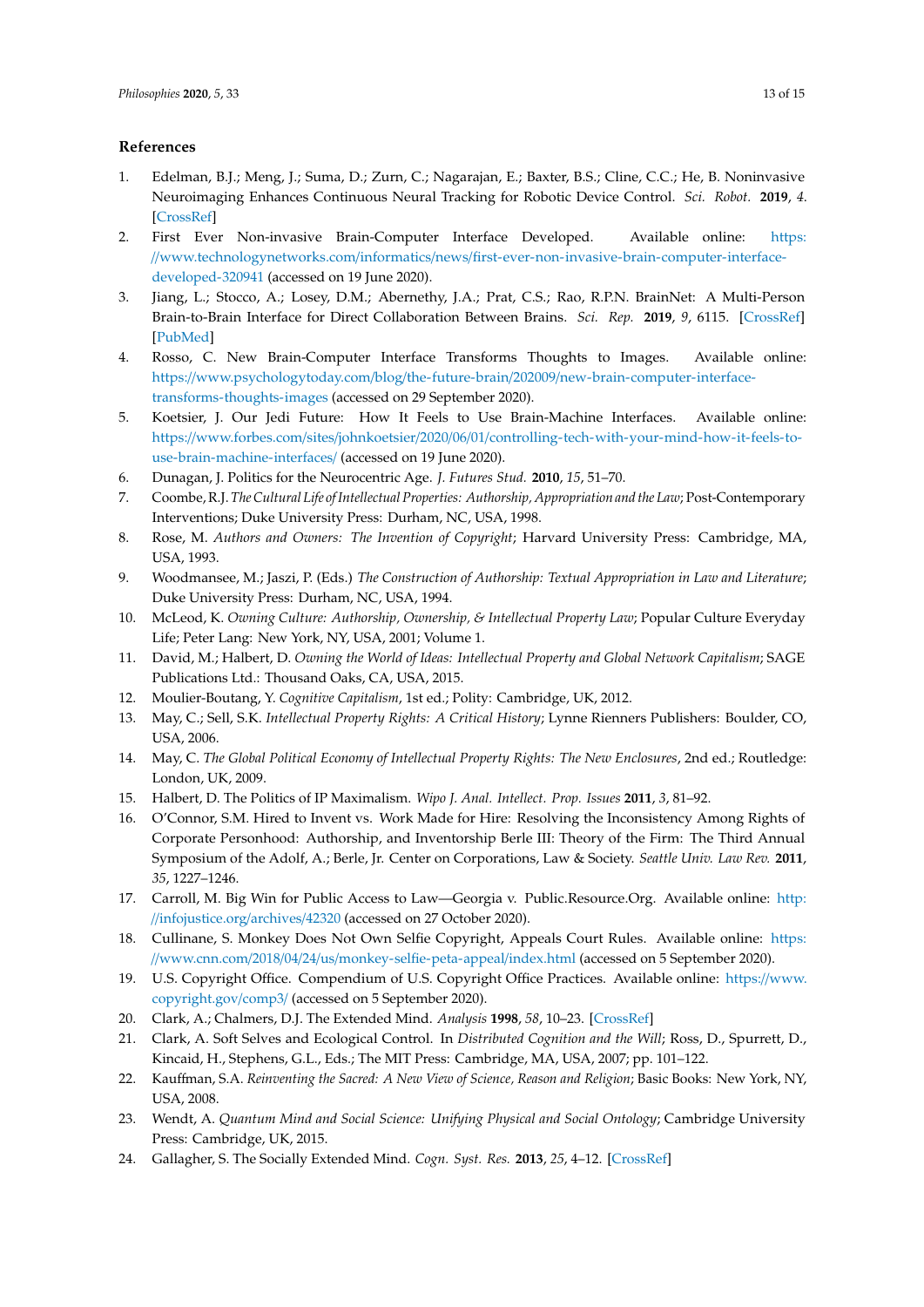- <span id="page-13-0"></span>25. Stanciu, M.M. Personal Identity, Functionalism and the Extended Mind. *Procedia Soc. Behav. Sci.* **2014**, *127*, 297–301. [\[CrossRef\]](http://dx.doi.org/10.1016/j.sbspro.2014.03.259)
- <span id="page-13-1"></span>26. Huebner, B. Socially Embedded Cognition. *Cogn. Syst. Res.* **2013**, *25*, 13–18. [\[CrossRef\]](http://dx.doi.org/10.1016/j.cogsys.2013.03.006)
- <span id="page-13-2"></span>27. Gerken, M. Outsourced Cognition. *Philos. Issues* **2014**, *24*, 127–158. [\[CrossRef\]](http://dx.doi.org/10.1111/phis.12028)
- <span id="page-13-3"></span>28. Cook, S.W.; Yip, T.K.; Goldin-Meadow, S. Gestures, But Not Meaningless Movements, Lighten Working Memory Load When Explaining Math. *Lang. Cogn. Process.* **2012**, *27*, 594–610. [\[CrossRef\]](http://dx.doi.org/10.1080/01690965.2011.567074) [\[PubMed\]](http://www.ncbi.nlm.nih.gov/pubmed/23700353)
- <span id="page-13-4"></span>29. Goldin-Meadow, S.; Nusbaum, H.; Kelly, S.D.; Wagner, S. Explaining Math: Gesturing Lightens the Load. *Psychol. Sci.* **2001**, *12*, 516–522. [\[CrossRef\]](http://dx.doi.org/10.1111/1467-9280.00395) [\[PubMed\]](http://www.ncbi.nlm.nih.gov/pubmed/11760141)
- <span id="page-13-5"></span>30. Michaelian, K. Is External Memory Memory? Biological Memory and Extended Mind. *Conscious Cogn.* **2012**, *21*, 1154–1165. [\[CrossRef\]](http://dx.doi.org/10.1016/j.concog.2012.04.008) [\[PubMed\]](http://www.ncbi.nlm.nih.gov/pubmed/22608533)
- <span id="page-13-6"></span>31. Coronel, J.C.; Federmeier, K.D.; Gonsalves, B.D. Event-Related Potential Evidence Suggesting Voters Remember Political Events That Never Happened. *Soc. Cogn. A*ff*ect Neurosci.* **2014**, *9*, 358–366. [\[CrossRef\]](http://dx.doi.org/10.1093/scan/nss143) [\[PubMed\]](http://www.ncbi.nlm.nih.gov/pubmed/23202775)
- <span id="page-13-7"></span>32. Proust, J. Epistemic Action, Extended Knowledge, and Metacognition. *Philos. Issues* **2014**, *24*, 364–392. [\[CrossRef\]](http://dx.doi.org/10.1111/phis.12038)
- <span id="page-13-8"></span>33. Begley, S. Brain Technology Patents Soar as Companies Get Inside People's Heads. *Reuters*, 6 May 2015.
- <span id="page-13-9"></span>34. Robitzski, D. This Grad Student Used a Neural Network to Write His Papers. Available online: [https:](https://futurism.com/grad-student-neural-network-write-papers) //futurism.com/[grad-student-neural-network-write-papers](https://futurism.com/grad-student-neural-network-write-papers) (accessed on 4 September 2020).
- <span id="page-13-10"></span>35. GPT-3. A Robot Wrote This Entire Article. Are You Scared Yet, Human? *The Guardian*, 8 September 2020.
- <span id="page-13-11"></span>36. Hutson, M. This "Mind-Reading" Algorithm Can Decode the Pictures in Your Head. *Science*, 10 January 2018.
- <span id="page-13-12"></span>37. Anwar, Y. Scientists Use Brain Imaging to Reveal the Movies in Our Mind. *Berkley News*, 22 September 2011.
- <span id="page-13-13"></span>38. Armstrong, D.; Ma, M. Researcher Controls Colleague's Motions in 1st Human Brain-to-Brain Interface. *UW Today*, 27 August 2013.
- <span id="page-13-14"></span>39. Naam, R. Neural Dust is a Step Towards Nexus. Available online: http://upgrade.io9.com/[neural-dust-is-a](http://upgrade.io9.com/neural-dust-is-a-step-towards-nexus-806802917)[step-towards-nexus-806802917](http://upgrade.io9.com/neural-dust-is-a-step-towards-nexus-806802917) (accessed on 13 May 2015).
- <span id="page-13-15"></span>40. Kant, I. *Kant: Critique of Pure Reason*; Smith, N.K., Ed.; St. Martin's Press: New York, NY, USA, 1969.
- <span id="page-13-16"></span>41. Louden, R.B. *Kant: Anthropology from a Pragmatic Point of View*; Cambridge University Press: Cambridge, UK, 2006.
- <span id="page-13-17"></span>42. Klein, N. *No Logo*, 10th ed.; Picador: New York, NY, USA, 2009.
- <span id="page-13-18"></span>43. Grau, C.; Ginhoux, R.; Riera, A.; Nguyen, T.L.; Chauvat, H.; Berg, J.; Amengual, A.P.-L.; Ruffini, G. Conscious Brain-to-Brain Communication in Humans Using Non-Invasive Technologies. *PLoS ONE* **2014**, *9*. [\[CrossRef\]](http://dx.doi.org/10.1371/journal.pone.0105225) [\[PubMed\]](http://www.ncbi.nlm.nih.gov/pubmed/25137064)
- <span id="page-13-19"></span>44. Langlitz, N. *Neuropsychedelia: The Revival of Hallucinogen Research since the Decade of the Brain*; University of California Press: Berkeley, CA, USA, 2013.
- <span id="page-13-20"></span>45. Grove, J. *Savage Ecology: War and Geopolitics at the End of the World*; Duke University Press: Durham, NC, USA, 2019.
- <span id="page-13-21"></span>46. Malabou, C.; Jeannerod, M. *What Should We Do with Our Brain? Perspectives in Continental Philosophy*; Fordham University Press: New York, NY, USA, 2009.
- <span id="page-13-22"></span>47. Malabou, C. *Morphing Intelligence: From IQ Measurement to Artificial Brains. The Wellek Library Lectures in Critical Theory*; Columbia University Press: New York, NY, USA, 2019.
- <span id="page-13-23"></span>48. Vetere, G.; Tran, L.M.; Moberg, S.; Steadman, P.E.; Restivo, L.; Morrison, F.G.; Ressler, K.J.; Josselyn, S.A.; Frankland, P.W. Memory Formation in the Absence of Experience. *Nat. Neurosci.* **2019**, *22*, 933–940. [\[CrossRef\]](http://dx.doi.org/10.1038/s41593-019-0389-0) [\[PubMed\]](http://www.ncbi.nlm.nih.gov/pubmed/31036944)
- <span id="page-13-24"></span>49. Martone, R. A Successful Artificial Memory Has Been Created. Available online: https://[www.scientificamerican.](https://www.scientificamerican.com/article/a-successful-artificial-memory-has-been-created/) com/article/[a-successful-artificial-memory-has-been-created](https://www.scientificamerican.com/article/a-successful-artificial-memory-has-been-created/)/ (accessed on 20 October 2020).
- <span id="page-13-25"></span>50. Wolin, S. *Politics and Vision: Continuity and Innovation in Western Political Thought*; Classics, P., Ed.; Princeton University Press: Princeton, NJ, USA, 2016.
- <span id="page-13-26"></span>51. Moreaux, L.C.; Yatsenko, D.; Sacher, W.D.; Choi, J.; Lee, C.; Kubat, N.J.; Cotton, R.J.; Boyden, E.S.; Lin, M.Z.; Tian, L.; et al. Integrated Neurophotonics: Toward Dense Volumetric Interrogation of Brain Circuit Activity—At Depth and in Real Time. *Neuron* **2020**, *108*, 66–92. [\[CrossRef\]](http://dx.doi.org/10.1016/j.neuron.2020.09.043) [\[PubMed\]](http://www.ncbi.nlm.nih.gov/pubmed/33058767)
- <span id="page-13-27"></span>52. Ashby, W.R. *Design for a Brain: The Origin of Adaptive Behavior*, 2nd ed.; Chapman and Hall: London, UK, 1960.
- <span id="page-13-28"></span>53. Halbert, D.J.; Dunagan, J. Intellectual Property for a Neurocentric Age: Towards a Neuropolitics of IP. *Queen Mary J. Intellect. Prop.* **2015**, *5*, 302–326.